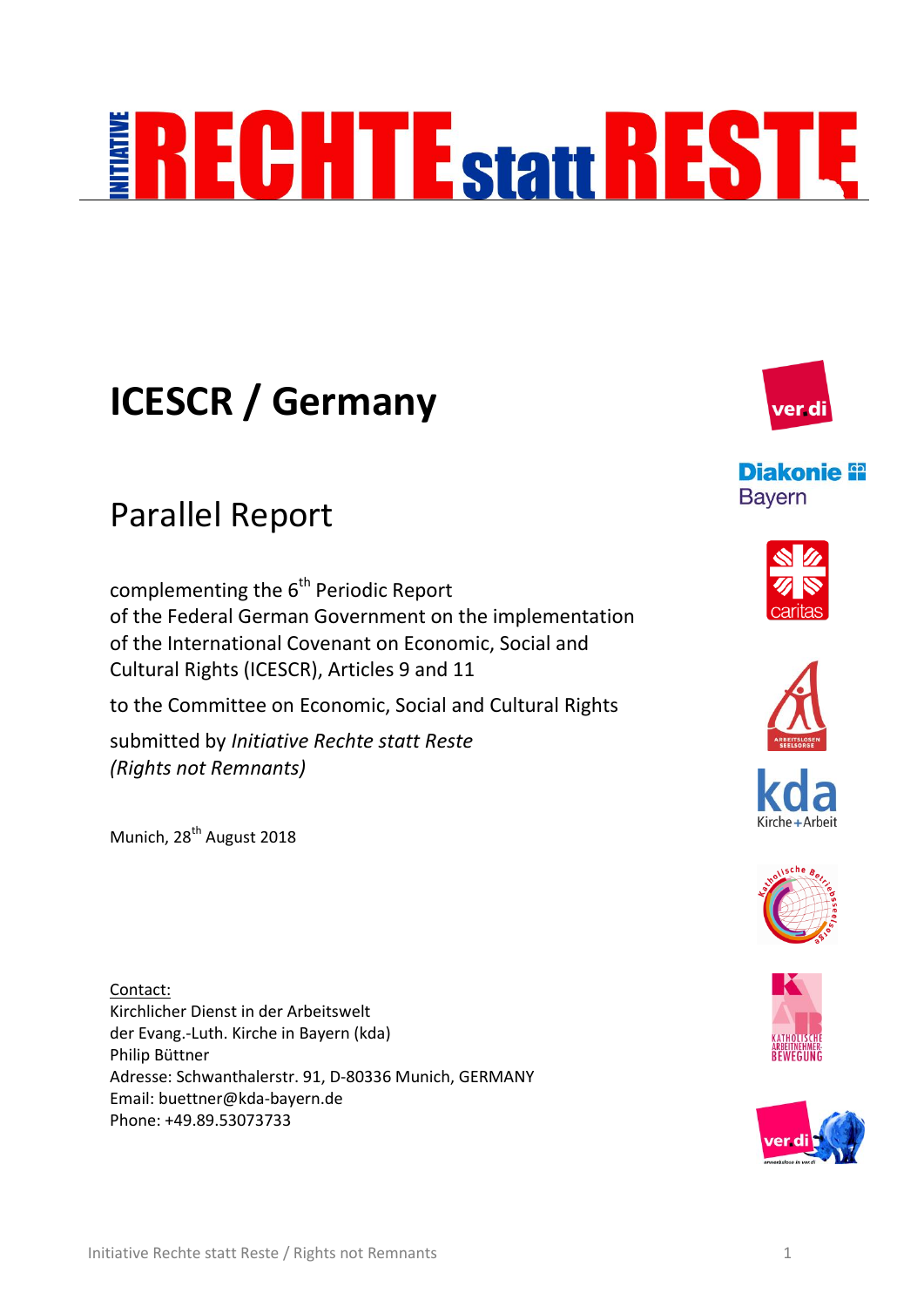#### **Table of Contents**

| Introduction 3 |  |
|----------------|--|
|                |  |
|                |  |
|                |  |

#### **Who We Are**

The "Rights not Remnants Initiative" is an alliance of eight church and trade union organisations in Bavaria, Germany. It was founded with the firm conviction that poverty can only permanently be overcome by establishing social rights, not with the concept of charity. The goal of the initiative is to ensure that the social security system in Germany can truly safeguard against poverty.

Members of the initiative:

- Vereinte Dienstleistungsgewerkschaft Bayern / ver.di (United Services Trade Union of Bavaria)
- Erwerbslose in der Vereinte Dienstleistungsgewerkschaft Bayern (The Unemployed of the United Services Trade Union of Bavaria)
- Diakonisches Werk der Evangelisch-Lutherischen Kirche in Bayern (Diakonia of the Protestant Church of Bavaria)
- Deutscher Caritasverband, Landesverband Bayern (Caritas Association of Bavaria)
- Katholische Betriebsseelsorge der Erzdiözese München-Freising (Catholic Industrial Chaplaincy of the Diocese Munich and Freising)
- Katholische Arbeitslosenseelsorge der Erzdiözese München-Freising (Pastoral Care for the Unemployed of the Diocese of Munich and Freising)
- Katholische Arbeitnehmerbewegung Bayern / KAB (Catholic Workers Movement of Bavaria)
- Kirchlicher Dienst in der Arbeitswelt der Evangelisch-Lutherischen Kirche in Bayern / kda (Church in the Working World, a Service of the Protestant Church of Bavaria)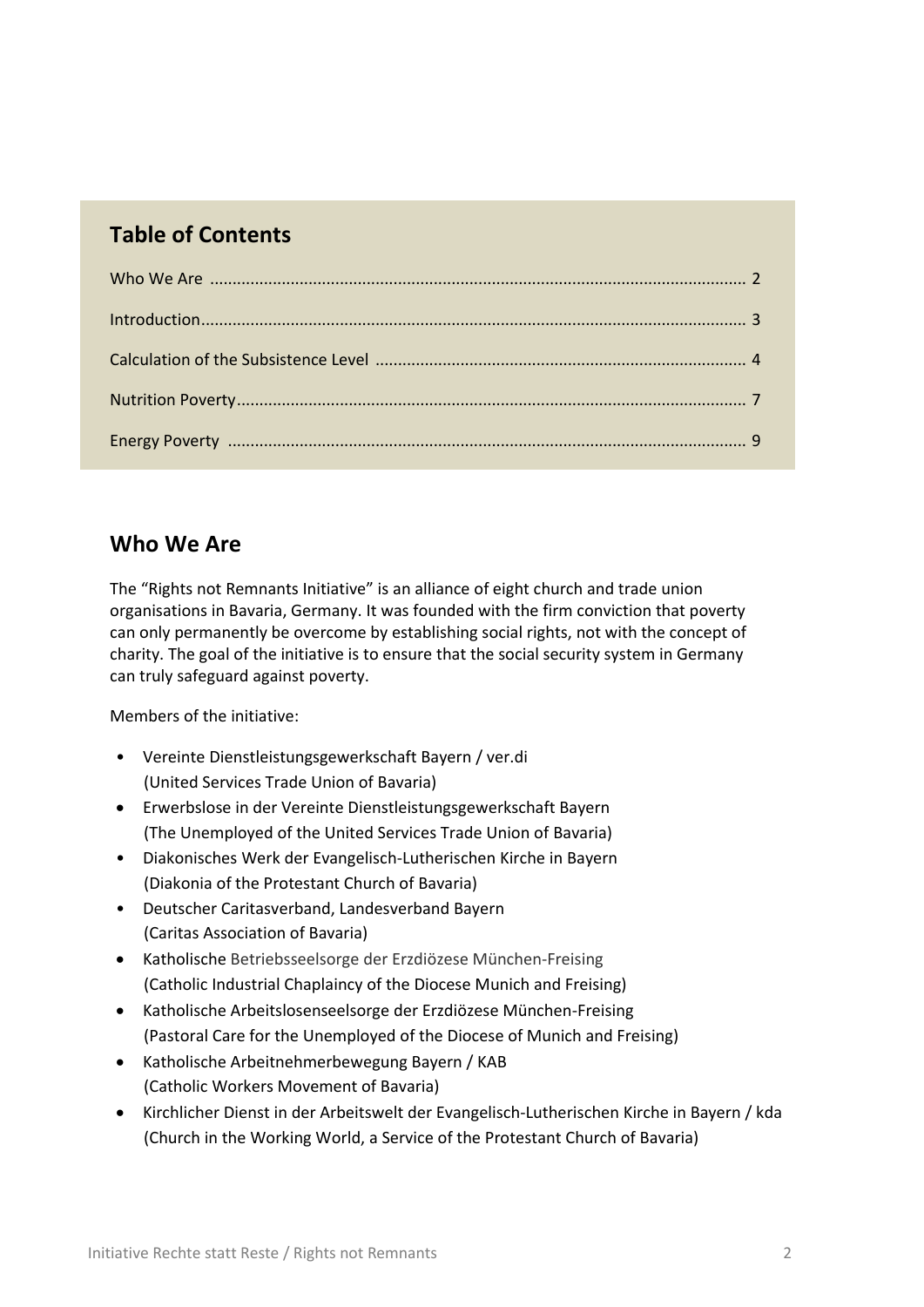#### **Introduction**

*"While noting the ruling of the Federal Constitutional Court upholding the constitutionality of the method for the calculation of the subsistence level, the Committee remains concerned that this method does not ensure an adequate standard of living for the beneficiaries. (...)The Committee urges the State party to review the methods and criteria applied to determine the level of benefits and to monitor the adequacy criteria regularly to ensure that the level of benefits affords the beneficiaries an adequate standard of living."*

> Recommendation No. 21 Concluding observations on the 5th State Party's Report, 2011

- 1 About seven million people in Germany currently depend on basic social security benefits from the state. These include the unemployed as well as people who are not able to work for health or family reasons. This group of social security recipients also includes well over a million workers whose incomes are too low to feed themselves and their families. Likewise, more than one million people need financial support because their retirement pay is too low or because they have a disability. Last but not least, the well-being of about two million children and adolescents in the affected families depends on basic social security benefits. They all need a livelihood geared to their real needs in order to live decently. The definition of the standard of living that the state grants to these people is one of the most important and responsible tasks of politics. In concrete terms, it deals with the handling of social human rights, as enshrined in the International Covenant on Economic, Social and Cultural Rights.
- 2 The Committee on Economic, Social and Cultural Rights recommended to revise the calculation of social benefits in Germany (Recommendation No. 21). This is the starting point of our parallel report. In the following, we will examine the question as to what extent the procedure for determining the subsistence level in Germany today can guarantee compliance with the social human rights according to Articles 9 and 11 of the International Covenant on Economic, Social and Cultural Rights – the right to social security and the right to an adequate standard of living. In addition, we will focus on two aspects of subsistence – food and household energy – and examine the problems that have developed in these areas in Germany.
- 3 These considerations included the results from a hearing of specialists, which we organised on 24<sup>th</sup> July 2018 in Munich. More than 50 experts from academia, churches, trade unions, social counseling centers and unemployment action groups participated in the hearing. Participants from these diverse organisations all shared the conviction that poverty should not be a problem for the poor alone, but that it affects all sectors of society and can only be permanently overcome by strengthening social rights. Suggestions for appropriate measures are documented at the end of each section.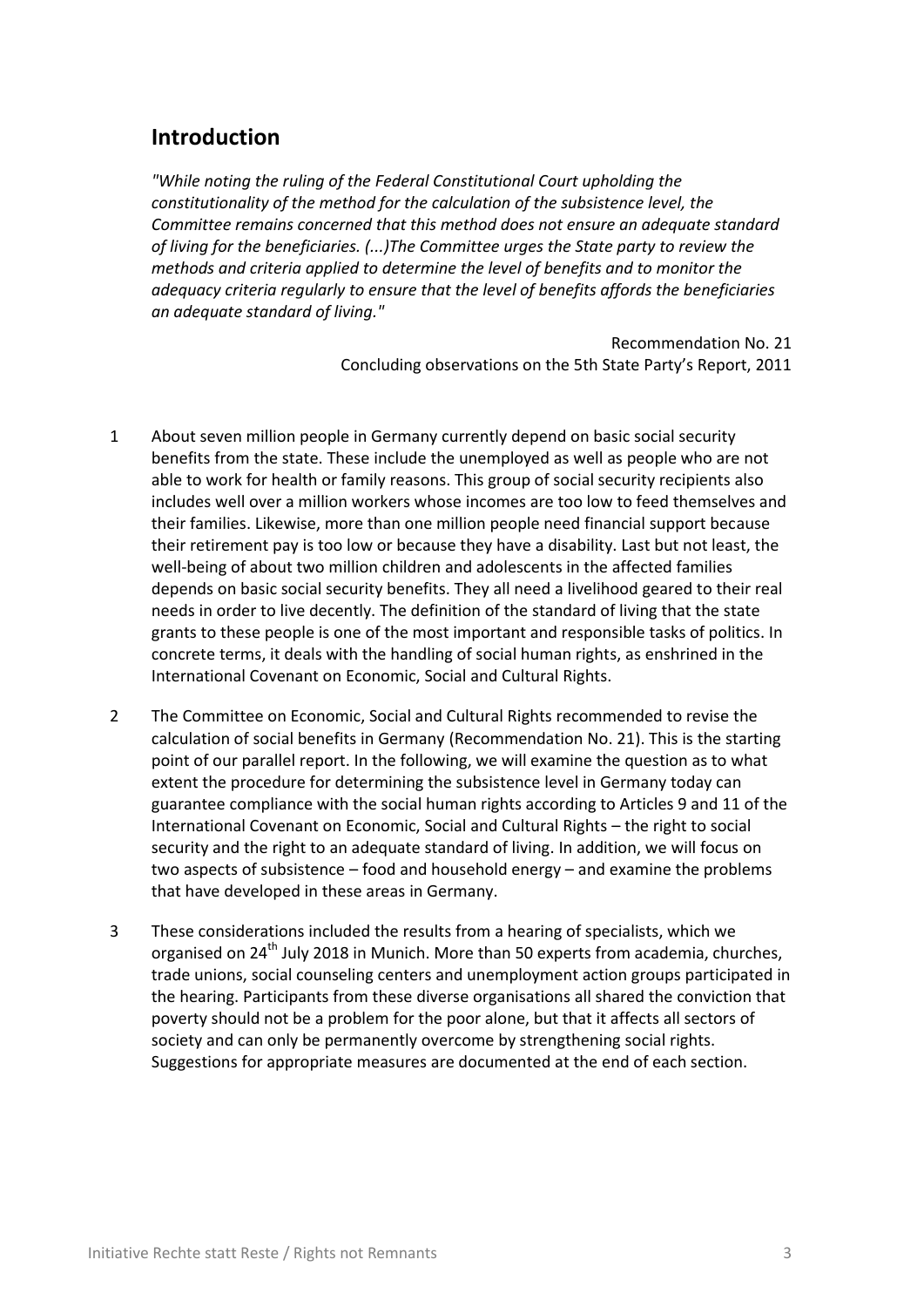#### **Calculation of the Subsistence Level**

- 4 The subsistence level in the Federal Republic of Germany is defined as an endowment or a grant that covers the necessary material requirements for subsistence such as food, clothing and housing, as well as allowing a minimum of participation in social and cultural life. In its concluding observations in 2011, the Committee on Economic, Social and Cultural Rights expressed its concern about the method of calculating the subsistence level. The state party was urged *"to review the methods and criteria applied to determine the level of social security benefits"* (Recommendation No. 21). [Subsequently](https://www.dict.cc/englisch-deutsch/subsequently.html) in its 6th Periodic Report the German Government refers to the constitutional examination of the calculation method, stating that in 2014 the Federal Constitutional Court confirmed the annual increase of subsistence benefits as *"reasonable and constitutional"*(para. 148). The Government therefore claims: *"Livelihood protection benefits are designed to meet all subsistence needs (…) basic needs assistance secures livelihood for a decent life"* (annex 17).
- 5 However, the government has not taken into consideration the fact that the Federal Constitutional Court merely regards the procedure as *"still constitutional to date"* (Press release of  $9<sup>th</sup>$  September 2014). The Federal Constitutional Court specifies several critical areas in the calculation method of the subsistence level:
	- The general funding deficit due to the negation of about a quarter of consumer spending in the reference households.
	- The funding gap of the household electricity supply in the event of exceptional price increases.
	- The underfunding of essential mobility, especially in rural areas.
	- The underfunding in the purchase of necessary durable goods, such as refrigerators or washing machines, due to the unrealistically small monthly saving rate budgeted for them.

Source: Press release of the BVerfG of 9<sup>th</sup> September 2014 [bundesverfassungsgericht.de/SharedDocs/Pressemitteilungen/DE/2014/bvg14-076.htm](http://www.bundesverfassungsgericht.de/SharedDocs/Pressemitteilungen/DE/2014/bvg14-076.htm)

Source: Decision of the BVerfG of 23<sup>th</sup> July 2014 [bundesverfassungsgericht.de/SharedDocs/Entscheidungen/DE/2014/07/ls20140723\\_1bvl001012.ht](http://www.bundesverfassungsgericht.de/SharedDocs/Entscheidungen/DE/2014/07/ls20140723_1bvl001012.html) [ml](http://www.bundesverfassungsgericht.de/SharedDocs/Entscheidungen/DE/2014/07/ls20140723_1bvl001012.html)

6 In particular, the first of these four critical comments points to a fundamental problem. The "statistical model" in the calculation of the subsistence level uses the actual consumption expenditures of low-income households as a reference for the minimum cost of living. However, this model is undermined by the government itself. A long list of consumption expenditures is taken out of the calculation. For a low-income single adult, the subsistence level is reduced by a total of 147.36 Euros per month, for children by 65.04, 79.14 or 80.50 Euros per month, depending on the age group.

Source: Statement of the Diakonia Germany concerning the law on standard rate calculation 2017, p.3-4

diakonie.de/fileadmin/user\_upload/Diakonie/PDFs/Stellungnahmen\_PDF/Diakonie\_StN\_GE\_RBEG\_B T\_161108.pdf

7 If the result of a calculation is reduced by about 25 % with political arguments in this manner, the question arises whether a certain arbitrariness has not come into play.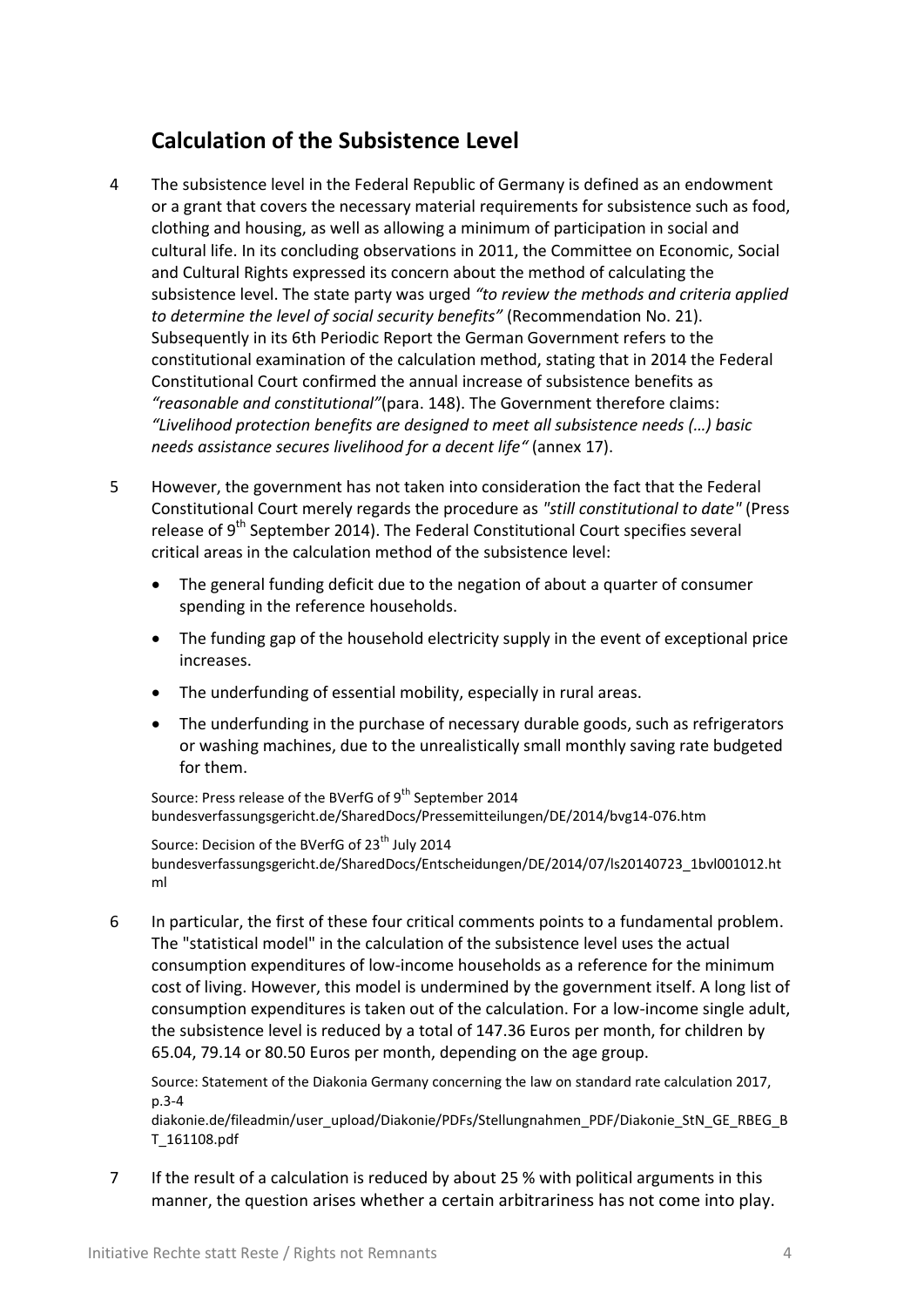Nevertheless, the Federal Constitutional Court stated in its ruling*: "The modifications of the statistical model, however, must not reach a level that calls into question its general suitability to determine the subsistence level (...)."*

Source: Press release of the BVerfG of 9<sup>th</sup> September 2014 [bundesverfassungsgericht.de/SharedDocs/Pressemitteilungen/DE/2014/bvg14-076.htm](http://www.bundesverfassungsgericht.de/SharedDocs/Pressemitteilungen/DE/2014/bvg14-076.htm)

8 Another fundamental problem which the Federal Constitutional Court does not deal with is that the subsistence level, regardless of its calculation, is often not fully available in practice to the people in need. Reasons for this are, among others, portions of the housing costs which are not reimbursed, so that they must be paid for out of the monthly standard rate. In 2017, according to federal data, 18 % of the recipient households of social security benefits for jobseekers were affected by this disparity. The difference between the actual and the recognized running costs for housing and heating totalled 561 million Euros for all affected households. This means that, in one year, the needy part of the population has lost more than half a billion Euros from their subsistence level. On average each recipient household lost 80 Euros per month.

Source: Response of the Federal Government from 29<sup>th</sup> June 2018, printed matter 19/3073, p. 3 dipbt.bundestag.de/dip21/btd/19/030/1903073.pdf

9 Another reason why the subsistence level is in fact not fully available is the practice sanctioning. A sanction is generally imposed by the authorities if a social security recipient does not fulfill certain obligations, such as not appearing at an appointment in the job center or not accepting the offer of a job or job-creation measure. In March 2018, for example, 132,000 social security recipients nationwide were sanctioned at least once and thus lost an average of 19 % of their entitlement to benefits. That is, the minimum subsistence level was reduced by an average of 111 Euros. Even the subsistence level of the children living in the respective households is thereby indirectly reduced.

Source: Statistics of the Federal Employment Agency (excel sheet) [statistik.arbeitsagentur.de/Navigation/Statistik/Statistik-nach-Themen/Grundsicherung-fuer-](https://statistik.arbeitsagentur.de/Navigation/Statistik/Statistik-nach-Themen/Grundsicherung-fuer-Arbeitsuchende-SGBII/Sanktionen-Widersprueche-Klagen/Sanktionen-Widersprueche-Klagen-Nav.html)[Arbeitsuchende-SGBII/Sanktionen-Widersprueche-Klagen/Sanktionen-Widersprueche-Klagen-](https://statistik.arbeitsagentur.de/Navigation/Statistik/Statistik-nach-Themen/Grundsicherung-fuer-Arbeitsuchende-SGBII/Sanktionen-Widersprueche-Klagen/Sanktionen-Widersprueche-Klagen-Nav.html)[Nav.html](https://statistik.arbeitsagentur.de/Navigation/Statistik/Statistik-nach-Themen/Grundsicherung-fuer-Arbeitsuchende-SGBII/Sanktionen-Widersprueche-Klagen/Sanktionen-Widersprueche-Klagen-Nav.html)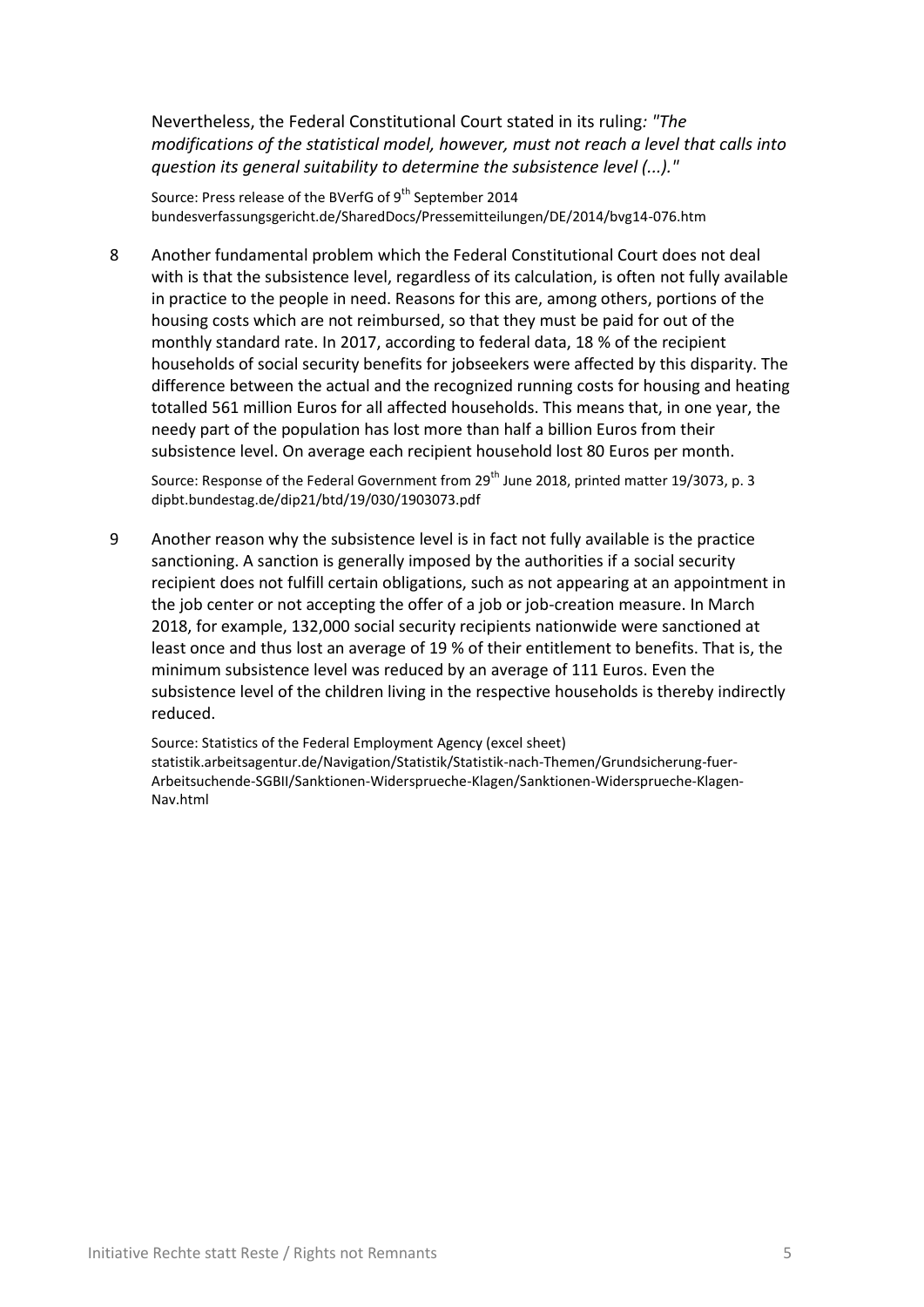10 On the whole, ambitions toward a more effective fight against poverty in Germany in the calculation process of the standard rate are not recognizable so far. By fulfilling a subsistence level that is just barely in conformity with the constitution, the goal of securing an adequate standard of living for all citizens can hardly be achieved. The expertise of the large social organisations in Germany, who for many years have been pointing out the problems of underfunding due to the shortcomings of this procedure, was not utilized by the Federal Government. If these problems were taken into consideration, a significant increase in the subsistence level would result, as shown by the calculations carried out by the Caritas Germany and the Diakonie Germany.

Source: Statement by the Caritas Germany on the law on the standard rate calculation 2017 [caritas.de/fuerprofis/presse/stellungnahmen/10-28-2016-gesetzentwurf-zur-ermittlung-der](http://www.caritas.de/fuerprofis/presse/stellungnahmen/10-28-2016-gesetzentwurf-zur-ermittlung-der-regelbedarfe)[regelbedarfe](http://www.caritas.de/fuerprofis/presse/stellungnahmen/10-28-2016-gesetzentwurf-zur-ermittlung-der-regelbedarfe)

Source: Statement by the Diakonia Germany on the standard rate calculation 2017 [diakonie.de/stellungnahmen/entwurf-eines-gesetzes-zur-ermittlung-von-regelbedarfen-1/](http://www.diakonie.de/stellungnahmen/entwurf-eines-gesetzes-zur-ermittlung-von-regelbedarfen-1/)

#### 11 **Measures Against the Subsistence Level Deficit**

- The present calculation of the minimum subsistence level demonstrably leads to an undercoverage of existential needs. The diverse scientific criticisms of the procedure must lead to corrections.
- The calculation method is partially intransparent. The calculation of the subsistence level should be worked out in collaboration with a commission consisting of representatives of social science, social organisations, trade unions and other parts of civil society.
- The subsistence level, regardless of its calculation, is constantly falling short in practice. Examples of this are: Non-reimbursed rental costs which consequently have to be paid out of the minimum standard rate, sanctions, debt repayments or special expenses. However, the definition of the term "subsistence level" in itself rules out a reduction of the minimum rate. The state must guarantee that the subsistence level is available not only in theory, but in practice.
- In many major cities, it is virtually impossible for those in need to find a home that meets the officially defined criteria of reasonable rental costs. These criteria must be adapted to the reality of the current rental market.
- The current practice of sanctioning is irresponsible. It leads to an underfunding of the minimum subsistence level in consequence of comparatively minor rule violations. In addition, this practice makes the entire recipient household liable for the misconduct or shortcomings of one member. The practice of imposing financial sanctions also impedes efforts to promote and re-integrate people, as the life situation of the affected families is only further destabilized. The sanctioning practice has to be changed from the ground up.
- The costs of living vary greatly in different regions of Germany, for example with regard to rent, food or mobility. The calculation of the minimum subsistence level must therefore be regionalised.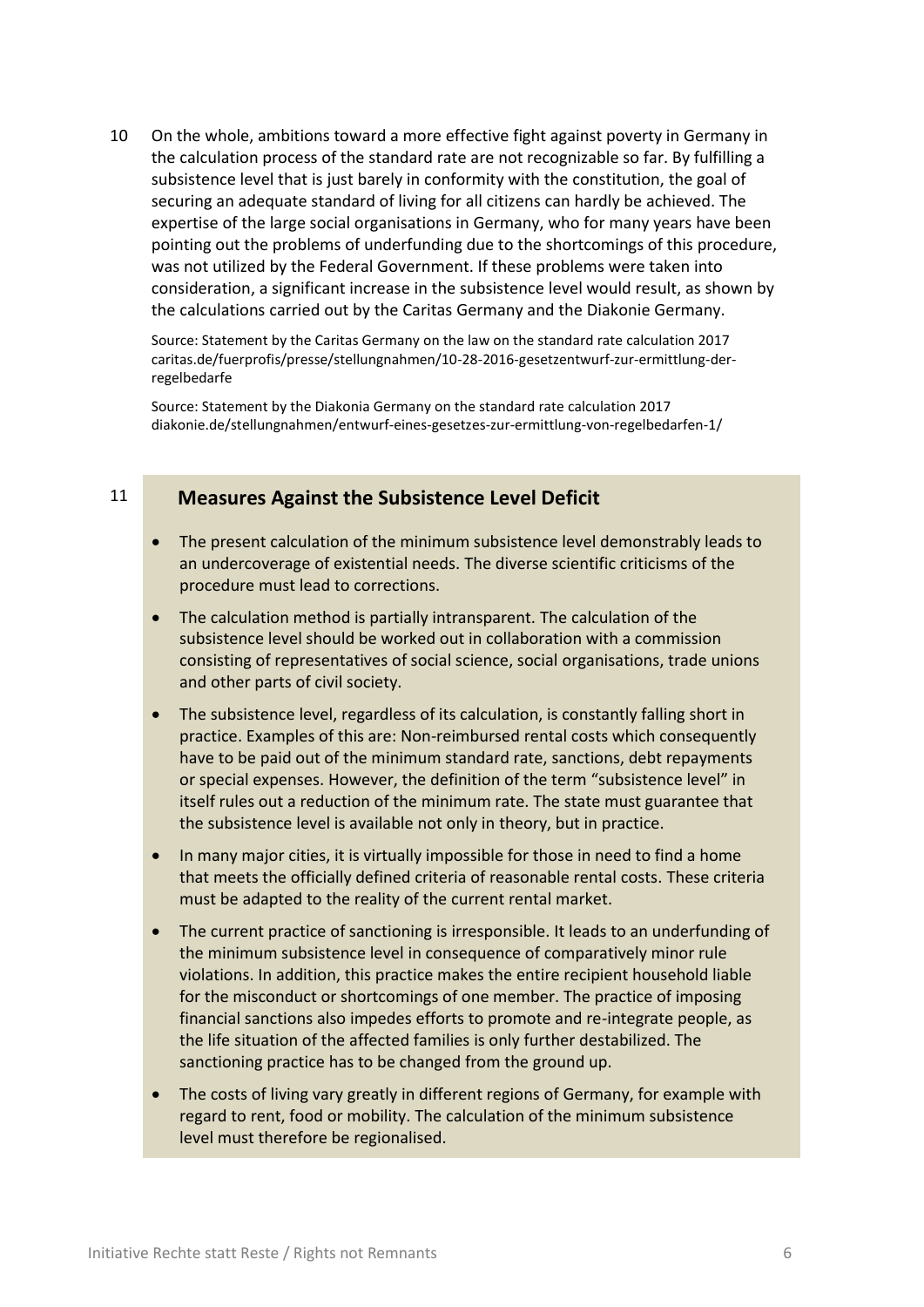#### **Nutrition Poverty**

12 Hunger is a phenomenon of poverty that was once hardly associated with a wealthy country like the Federal Republic of Germany. But today, hunger in public places is noticeable and visible, for instance when one sees the long lines of people waiting for their allotment at the food banks. According to the food banks, they now have more than 2,000 locations nationwide, they work together closely with supermarket chains and other major sponsors, and they employ tens of thousands of helpers to alleviate the plight of about 1.5 million needy people in Germany.

Source: Annual Report of the Bundesverband Deutsche Tafel e.V. of 2017 (the German Foodbank Association)

[tafel.de/fileadmin/media/Publikationen/Jahresberichte/PDF/Jahresbericht\\_2017.pdf](https://www.tafel.de/fileadmin/media/Publikationen/Jahresberichte/PDF/Jahresbericht_2017.pdf)

13 These 1.5 million people do not use the offers of the food banks without good cause. According to surveys of more than 1,000 food bank users by Depa et al., 70 % of them are vitally dependent on food donations because of their food insecurity. About half of them said they did not have enough money to buy healthy food. Some reported eating nothing at all on some days.

Source: Depa, Julia; Gyngell, Fiona; Muller, Annalena, Eleraky, Laila; Hilzendgen, Carolin; Stroebele-Benschop, Nanette (2018): Prevalence of food insecurity among food bank users in Germany and its association with population characteristics. Preventive Medicine Reports 9, p. 96-101.

- 14 The Federal Government's statement in the 6<sup>th</sup> Periodic Report that the benefits were designed to secure *"livelihood for a decent life"* (annex 17) is counteracted by this high demand for food donations. However, the food banks are only one indicator of nutritional poverty in Germany. They are an attempt by civil society to relieve the distress in specific situations, but they can neither solve the nutrition problem comprehensively nor fully describe it.
- 15 Food security would exist if food were made available reliably to all citizens in sufficient quantity and quality. That this is guaranteed by the official subsistence level in Germany remains doubtful in the light of representative societal statistics. In Germany, unlike in the UK, for example, no systematic recording of the nutritional situation of the population has been carried out, but nevertheless, European studies reveal clear problem areas, as shown by the following two documents for 2016:
	- According to the 2016 European Quality of Life Survey, 9 % of Germans in the lowest income quartile go without fresh fruits and vegetables to save money. 31 % of them save on meat.

Source: European Quality of Life Survey (2016): Quality of life, quality of public services, and quality of society, p. 34 [eurofound.europa.eu/sites/default/files/ef\\_publication/field\\_ef\\_document/ef1733en.pdf](https://www.eurofound.europa.eu/sites/default/files/ef_publication/field_ef_document/ef1733en.pdf)

 A special evaluation by the Federal Statistical Office of the European Union Statistics on Income and Living Conditions (EU-SILC) showed that 30 % of the unemployed in Germany (837,000 people) cannot even afford a nutritionally complete meal every other day.

Source: Die Zeit, Online Edition ( $23<sup>th</sup>$  June 2018): Many unemployed people lack the money for food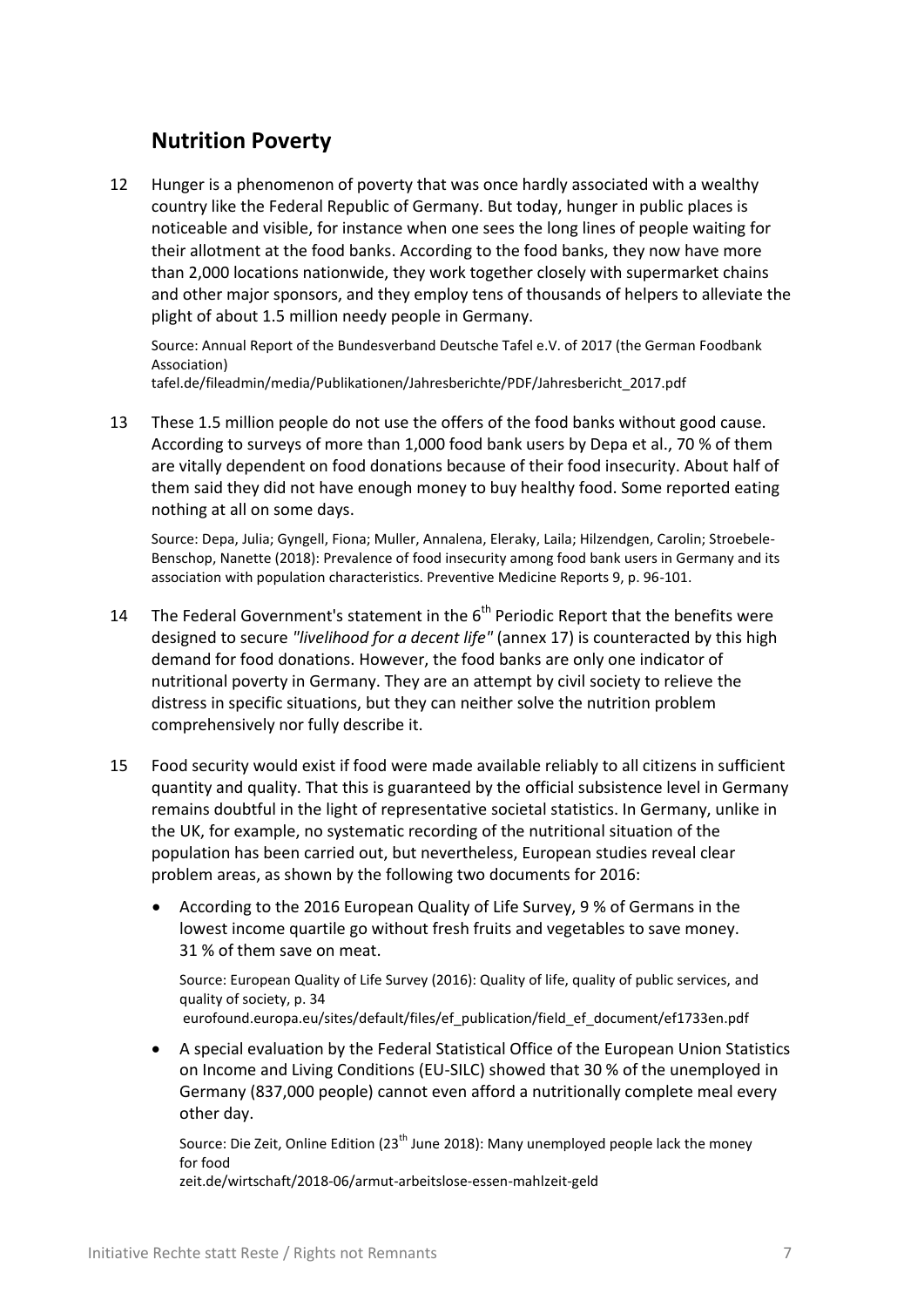- 16 The social organisations regularly experience in their counseling practice that the already scarce amount of 145.04 Euros per month, which a needy single adult is currently entitled to for food and drink (non-alcoholic), must often be spent for rentrelated extras, for debt repayment or unforeseen expenses. The funding gap that results from this cannot be closed by food donations. Food security in the sense of stable availability and accessibility of food cannot be established by civic commitment, but must be guaranteed by reliable legal claims.
- 17 Nutritional poverty is not only a physiological problem, but also a problem of social exclusion, and this has been underestimated politically and socially. Nutrition is not only a matter of saturation, but also an important part of our culture and social interaction. Anyone who already has too little money to buy groceries is unlikely to visit a pub with friends, stock up on drinks and food at club celebrations or sports festivals, or drink coffee outside the home. The amount of 10.35 Euros provided for this purpose will hardly be spent on dining out by poor families. Other forms of everyday culinary culture, such as ice cream in summer or a bottle of wine a month, are not given to people in need of help anyway. These foods have been excluded from the standard rate.

Source: Diakonia Germany (15<sup>th</sup> March 2018): Hartz IV: What does the standard rate for a decent life allow for?

[diakonie.de/journal/hartz-iv-was-bietet-der-regelsatz-fuer-ein-menschenwuerdiges-leben/](https://www.diakonie.de/journal/hartz-iv-was-bietet-der-regelsatz-fuer-ein-menschenwuerdiges-leben/)

#### 18 **Measures Against Nutrition Poverty**

- Those in need are unable to feed themselves properly and adequately in a healthy way because of the low standard allowance for food. The standard rate must be increased according to the findings of nutritional science. These postulate, among other things, a realistically calculated inclusion of fresh wholesome food.
- Important individual nutritional requirements, such as in the case of pregnancy or illness or due to special cultural nutritional requirements, should be taken into account when calculating the standard rate of social security benefits.
- Data on nutritional poverty in Germany, unlike in some other European countries, is fragmentary. Individual factors, such as the prevalence of food banks, are only indicative. An official statistical survey of the nutritional situation at regular intervals is urgently needed.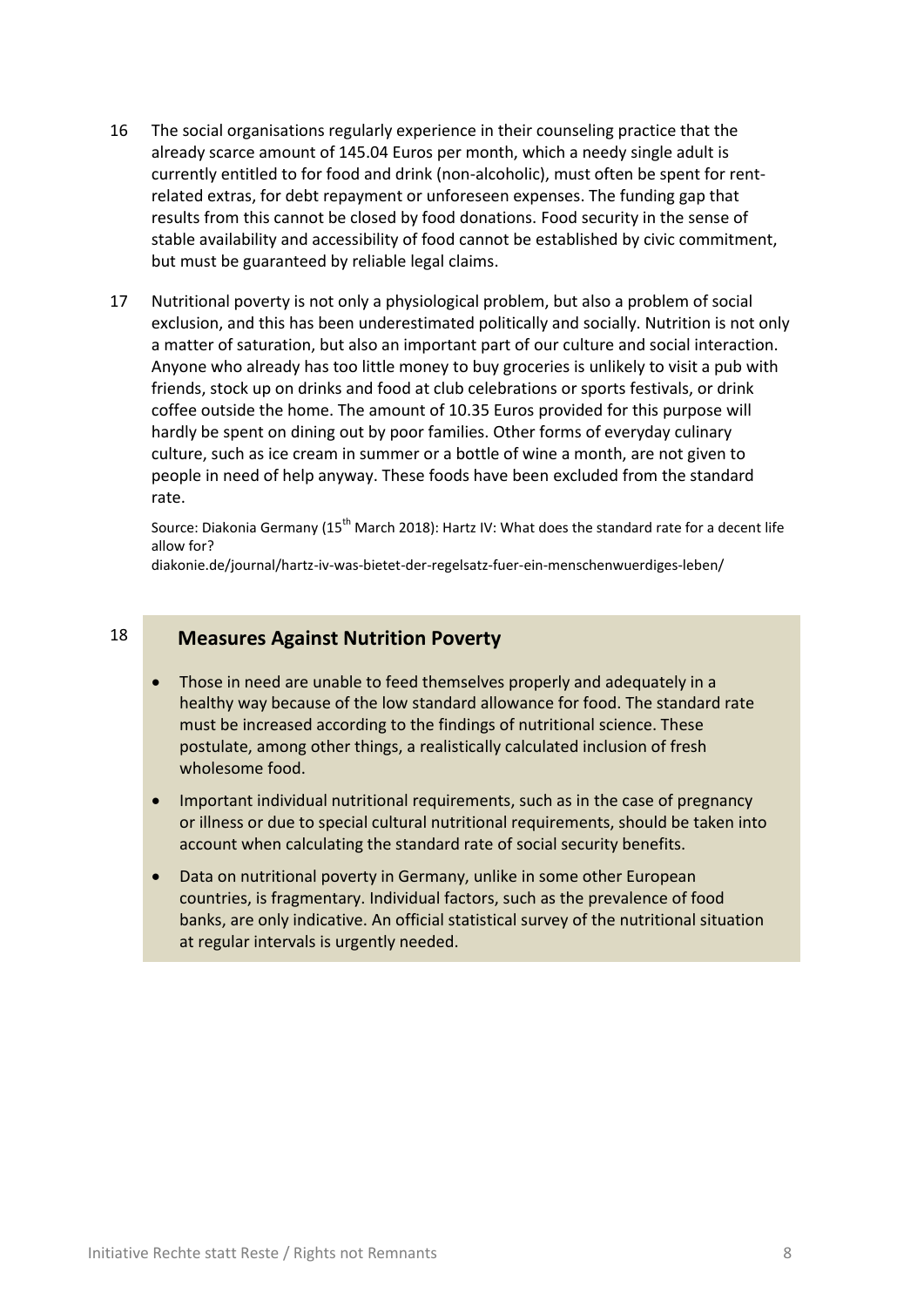#### **Energie Poverty**

- 19 Like nutrition poverty, energy poverty in everyday life can become an emergency. In winter, when heating energy is lacking, coldness compounds health problems, and chronic diseases get worse. If meals cannot be refrigerated in the summer, they spoil and, again, pose a health risk. If families with young children have no money for electricity, they may not be able to heat baby food or prepare a meal suitable for toddlers. Without electricity, the use of electronic media for the communication with family, authorities and employers would become impossible or at least non-viable. Energy poverty can also mean having to give up the washing machine or hot water. The resulting hygienic shortcomings can aggravate the vicious cycle of poverty, unemployment and social exclusion.
- 20 At the European level, the topic is given high priority. The EU directive concerning the internal electricity market postulates: *"Member States should ensure the necessary energy supply for vulnerable customers."*

Source: EU Directive concerning common rules for the internal electricity market, no. 53 eur-lex.europa.eu/legal-content/EN/TXT/HTML/?uri=CELEX:32009L007[2&from=DE](https://eur-lex.europa.eu/legal-content/EN/TXT/HTML/?uri=CELEX:32009L0072&from=DE)

21 The EU Commission declared on 23.11.2017: *"Energy poverty should be addressed more effectively at the Member State level. Today most Member States do not define energy poverty in their national legislation. Households affected by energy poverty should be better identified and the evolution of energy poverty should be monitored in order to allow more targeted action through energy efficiency measures. In addition to energy efficiency measures, such as long-term building renovation strategies targeted specifically at energy poor households, these should include social policy provisions such as a targeted income support."*

Source: European Commission: Third Report on the State of the Energy Union, annex 2 eur-lex.europa.eu/legal-content/EN/TXT/HTML/?uri=CELEX:52017DC0688&from=DE

22 In Germany, there is currently no legal definition, nor are there records of energy poverty. In a response by the Federal Government to a parliamentary question, it becomes clear that the government cannot give any precise information either on the duration of power cuts nor on the groups of people affected nor on the number of lowenergy households receiving basic social security.

Source: Response of the Federal Government, printed matter 19/1604 from  $11<sup>th</sup>$  April 2018 dip21.bundestag.de/dip21/btd/19/016/1901604.pdf

23 For the assessment of energy poverty, we are using the definition of Bleckmann et al. which is linked to the concept of relative poverty: "Energy poverty exists in a household when the disposable income after deduction of the actual energy costs amounts to less than 60 % of the equivalent median income."

Source: Bleckmann, Lisa; Luschei, Frank; Schreiner, Nadine; Strünck, Christoph (2016): Energy poverty as a new social risk? An empirical analysis as a basis for an adequate social policy. University of Siegen.

uni-siegen.de/fokos/forschungsprojekte/energiearmut/2015-08- 31 hbs studie energiearmut als neues soziales risiko.pdf

24 According to the definition above, 21.5 % of the households in Germany were subject to energy poverty. The low-energy households include those who receive benefits from basic social security. Of the households whose main source of income is unemployment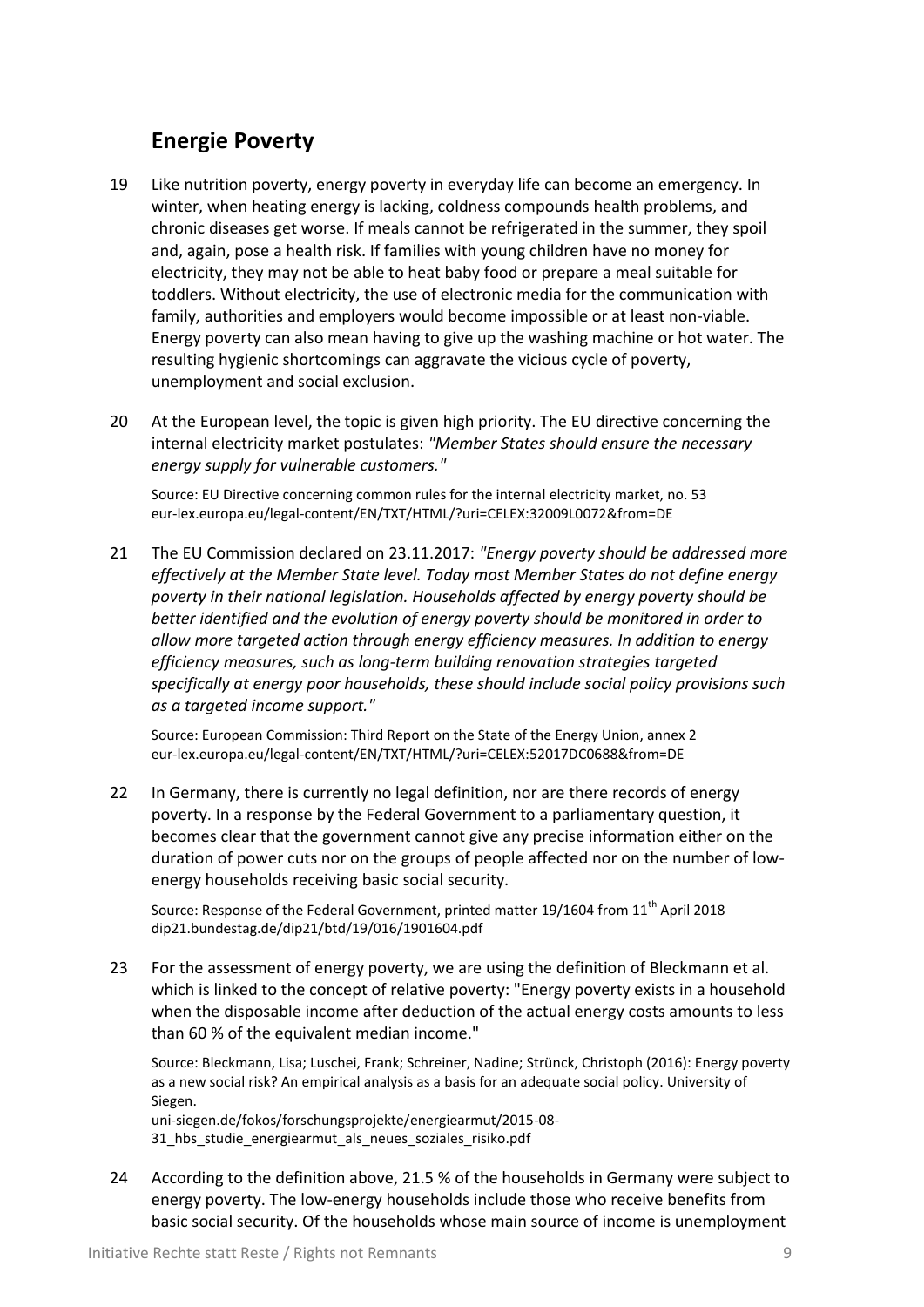benefits for jobseekers or basic social security benefits, 91.3 % were affected by energy poverty. But often enough, paid work also does not protect against energy poverty. Among all households with an income from employment, the rate of energy poverty was 14.7 %.

25 Very often it is not enough to have the electricity and heating costs paid "to a level said to be adequate" by the social welfare authorities, because this does not meet the actual requirements. Households on basic social security are therefore particularly threatened by electricity shut-downs. As the monitoring report of the Federal Network Agency and the Federal Cartel Office shows, 328,000 customers were affected by power cut-offs in 2016 due to unpaid bills. But the fear of power cuts affects millions of people. In 2016, there were 6.6 million enforcement letters threatening to shut down the power in the household, and of these approximately 1.2 million resulted in a mandate to do so.

Source: Monitoring Report 2017 of the Federal Network Agency / Federal Cartel Office [bundesnetzagentur.de/SharedDocs/Downloads/DE/Allgemeines/Bundesnetzagentur/Publikationen/](https://www.bundesnetzagentur.de/SharedDocs/Downloads/DE/Allgemeines/Bundesnetzagentur/Publikationen/Berichte/2017/Monitoringbericht_2017.pdf?__blob=publicationFile&v=3) [Berichte/2017/Monitoringbericht\\_2017.pdf?\\_\\_blob=publicationFile&v=3](https://www.bundesnetzagentur.de/SharedDocs/Downloads/DE/Allgemeines/Bundesnetzagentur/Publikationen/Berichte/2017/Monitoringbericht_2017.pdf?__blob=publicationFile&v=3)

26 The electricity price is determined not only by the market, but also by politics. The cost of these energy policies is paid for by the end user. One such energy policy is the law for the expansion of renewable energy sources (Energy Supply Law, EEG). As a consequence, the increasing proportion of the political allocation causes the electricity price to rise disproportionately primarily for low-income households. It is these households in particular that have no financial scope for the energy-efficient exchange of household appliances, and they live in cheaper, though energy-inefficient living quarters. However, the subsistence level does not allow for this rising extra expenditure. According to calculations by Bleckmann et al., the social security standard rate is too low by an average of about 45 Euros for the energy costs.

Source: Bleckmann, Lisa; Luschei, Frank; Schreiner, Nadine; Strünck, Christoph (2016): Energy poverty as a new social risk? An empirical analysis as a basis for an adequate social policy. University of Siegen.

uni-siegen.de/fokos/forschungsprojekte/energiearmut/2015-08- 31 hbs studie energiearmut als neues soziales risiko.pdf

27 Regional studies, such as those by the Consumer Advice Centre of North Rhine-Westphalia or the City of Munich, also show that the standard rate does not provide enough money for household energy.

Source: Consumer Advice Centre NRW 2018: Hartz IV: The money is not enough for the electricity bill [verbraucherzentrale.nrw/sites/default/files/2018-06/VZ-NRW\\_Strompauschale-HartzIV\\_FINAL.pdf](https://www.verbraucherzentrale.nrw/sites/default/files/2018-06/VZ-NRW_Strompauschale-HartzIV_FINAL.pdf)

Source: Munich Poverty Report 2017 [muenchen.info/soz/pub/pdf/586\\_Muenchner\\_Armutsbericht\\_2017.pdf](http://www.muenchen.info/soz/pub/pdf/586_Muenchner_Armutsbericht_2017.pdf)